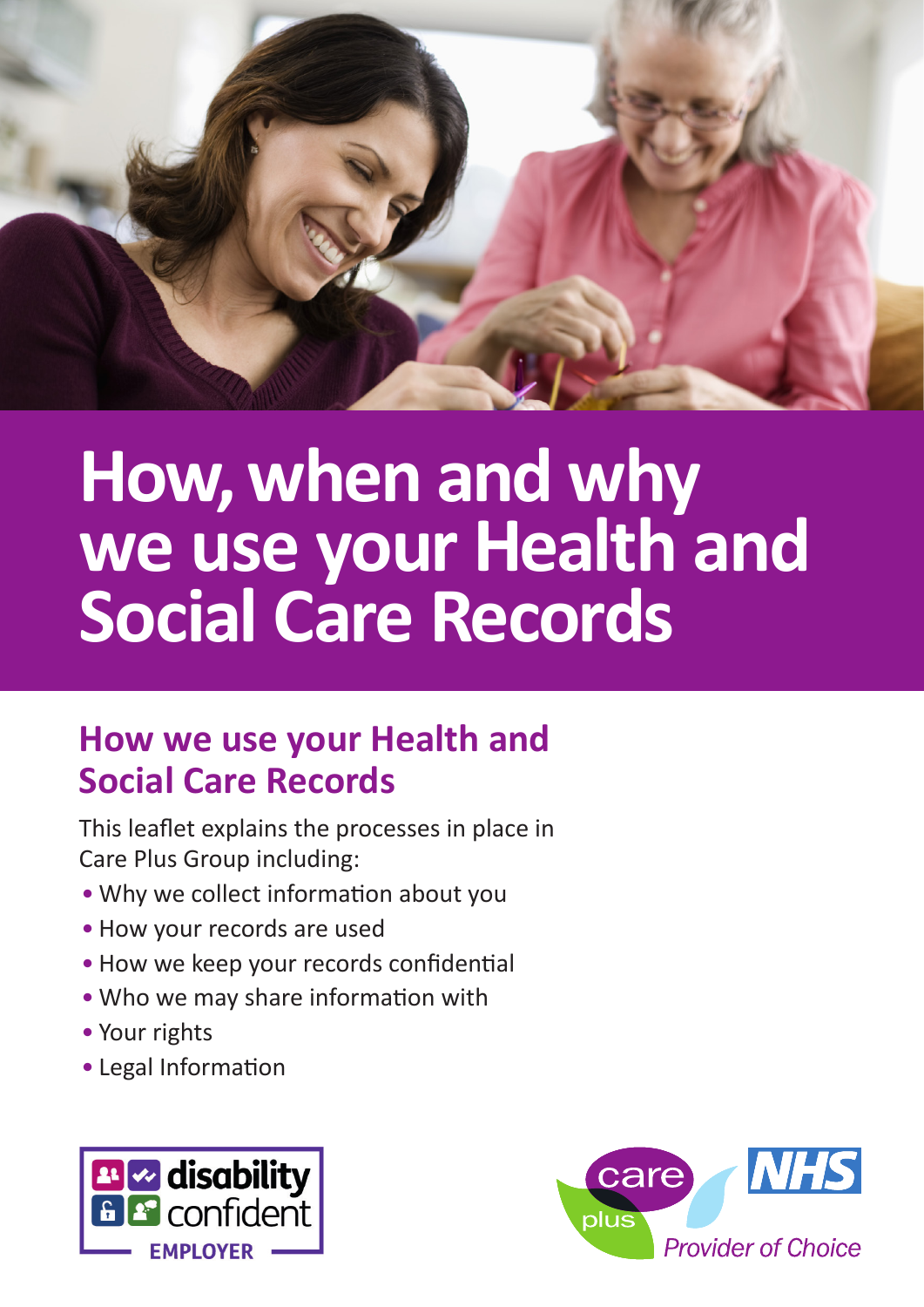# **Why we collect information about you**

We aim to provide you with the highest quality of health care. To do this we must keep records about you, your health and the care we have provided or plan to provide to you.

These records may include:

- Basic details about you, such as address, date of birth, next of kin
- Contact we have had with you such as appointments and home visits
- Notes and reports about your health
- Details and records about your treatment and care
- Relevant information from people who care for you and know you well, such as health professionals and relatives

We follow NHS good practice and will:

- Discuss and agree with you what we are going to record about you
- Give you a copy of letters we are writing about you
- Show you what we have recorded about you, if you ask

#### **How your records are used**

We use your records to:

- •Provide a good basis for any treatment or advisory services we provide to you
- •Allow you to work with us when we provide treatment or advice
- •Make sure your treatment is safe and effective, and the advice we provide is appropriate and relevant to you
- •Work effectively with others providing you with treatment or advice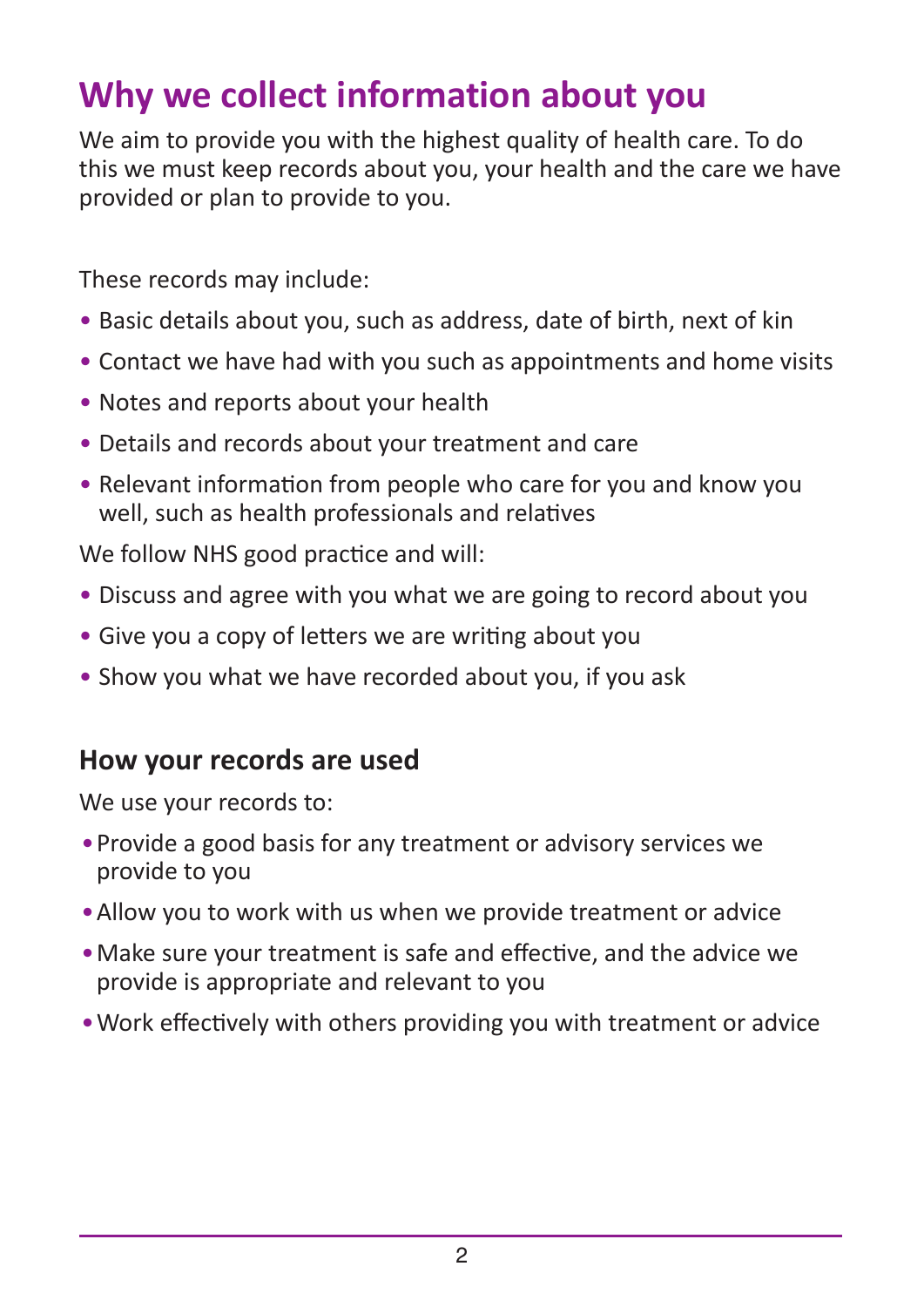# **How we keep your records confidential**

We have a duty to:

- Maintain full and accurate records of the care we provide to you
- Keep records about you confidential, secure and accurate
- Provide information in a format that is accessible to you (e.g. in large type if you are partially sighted).

We will not share information that identifies you for any reason, unless:

- You ask us to do so
- We ask and you give us specific permission
- We have to do this by law
- We have special permission because we believe that the reasons for sharing are so important that they override our obligation of confidentiality (e.g. to prevent someone from being seriously harmed)

#### **Our guiding principle is that we are holding your records in strict confidence.**

## **Who we may share information with**

We may share information about you with the following main partner organisations:

- NHS commissioners of care in particular the organisation that referred you to us for treatment, assistance or advice
- Other providers involved in your care such as a hospital or your GP

We may also share your information with your consent and, subject to strict sharing protocols about how it will be used with:

- Social Services (FOCUS)
- Education Services
- Local Authorities (North East Lincolnshire Council)
- Voluntary Sector Providers
- Private Sector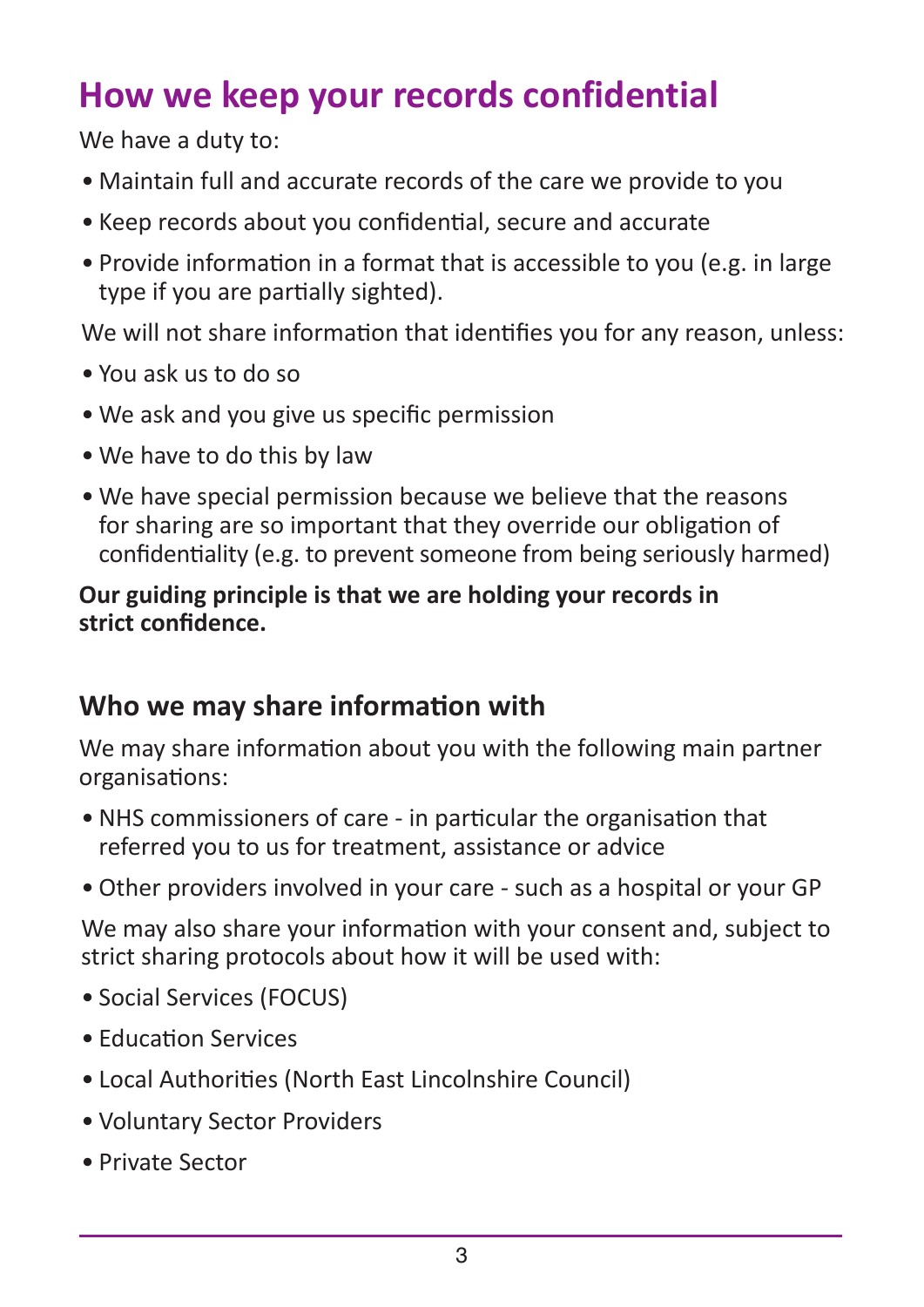We may also share your information with your consent with others that need to use records about you to:

- Check the quality of treatment or advice we have given you
- Protect the health of the general public
- Manage the health service
- Help investigate any concerns or complaints you or your family have about your health care

Some information we have to share is used for statistical purposes, and in these instances we take strict measures to ensure that individual service users cannot be identified.

Anyone who receives information from us also has a legal duty to keep it confidential.

# **What if I don't want information to be shared?**

If you do not wish personal data that we hold about you to be used or shared in the way that is described in this leaflet, please discuss the matter with us, contact details shown below. You have the right to object, but this may affect our ability to provide you with care or advice.

## **National data opt out**

Information may only be used for purposes beyond your care when there is a clear legal basis to use this information. All these uses help to provide better health and care for you, your family and future generations. Confidential patient information about your health and care is only used like this where allowed by law.

Most of the time, anonymised data is used for research and planning so that you cannot be identified, in which case your confidential information isn't needed.

You have a choice about whether you want your confidential patient information to be used in this way. If you are happy with this use of information you do not need to do anything. If you do choose to opt out your confidential patient information will still be used to support your individual care.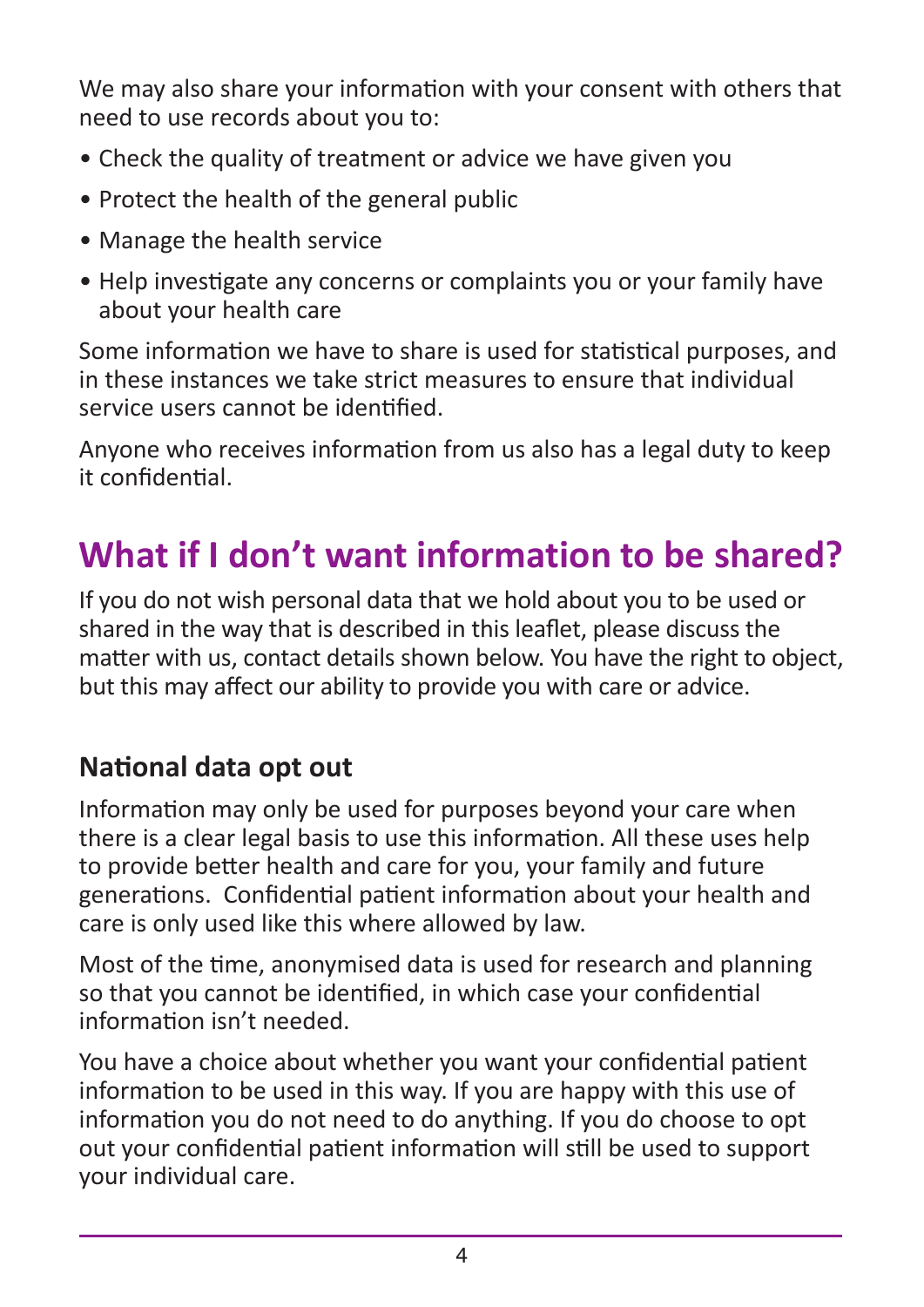To find out more or to register your choice to opt out, please visit:

www.nhs.uk/your-nhs-data-matters

You can find out more about how patient information is used for research at:

https://www.hra.nhs.uk/information-about-patients/ (which covers health and care research); and

https://understandingpatientdata.org.uk/what-you-need-know (which covers how and why patient information is used, the safeguards and how decisions are made).

You can change your mind about your choice at any time.

Data being used or shared for purposes beyond individual care does not include your data being shared with insurance companies or used for marketing purposes and data would only be used in this way with your specific agreement.

Health and care organisations have until 2020 to put systems and processes in place so they can apply your national data opt-out choice. Our organisation is able to apply your national data opt-out choice to any confidential patient information we may use or share with other organisations for purposes beyond your individual care.

# **Your rights**

## **Confidentiality**

You have the right to confidentiality under the General Data Protection Regulation 2016 (GDPR), the Data Protection Act 2018, the Human Rights Act 1998 and the common law duty of confidentiality (the Equality Act 2010 may also apply).

## **Transparency**

You have the right to know what information we hold about you, what we use it for and if the information is to be shared, who it will be shared with.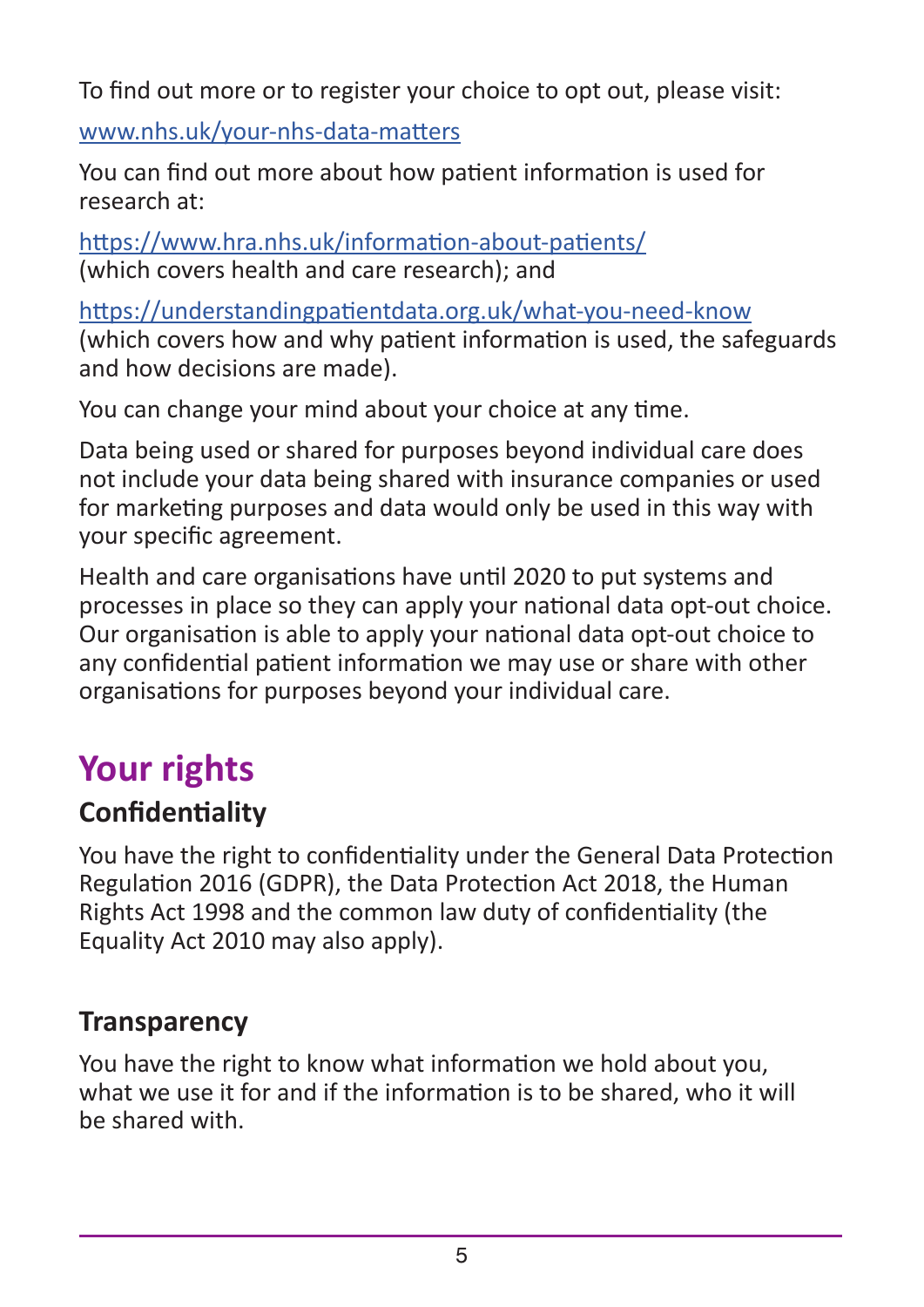## **Right to Object**

You have the right to object to some or all the information being processed under GDPR Article 21.

Please contact the Data Controller (contact information shown below). You should be aware that this is a right to raise an objection, but this is not the same as having an absolute right to have your wishes granted in every circumstance.

## **Right to Access and Rectification**

You have the right to apply for access to the information we hold about you and to have any inaccuracies corrected. Access covers:

- The right to obtain a copy of your record in permanent form
- The right to have the information provided to you in a way you can understand (and explained where necessary, e.g. abbreviations)

**Please note that there is no right to have accurate medical records deleted except when ordered by a court of Law.**

# **Obtaining a copy of your record**

Please contact the Data Controller (contact information shown below), to request guidance on how to obtain a copy of your record. Also note that:

- •Your request will need to include sufficient information to enable us to correctly identify your records (e.g. full name, address, date of birth, NHS number (if known))
- •There is no charge to provide you with a printed copy of the information we hold about you
- •We will respond to you within one month of receiving your request
- •You will be required to provide a form of ID before any information is released to you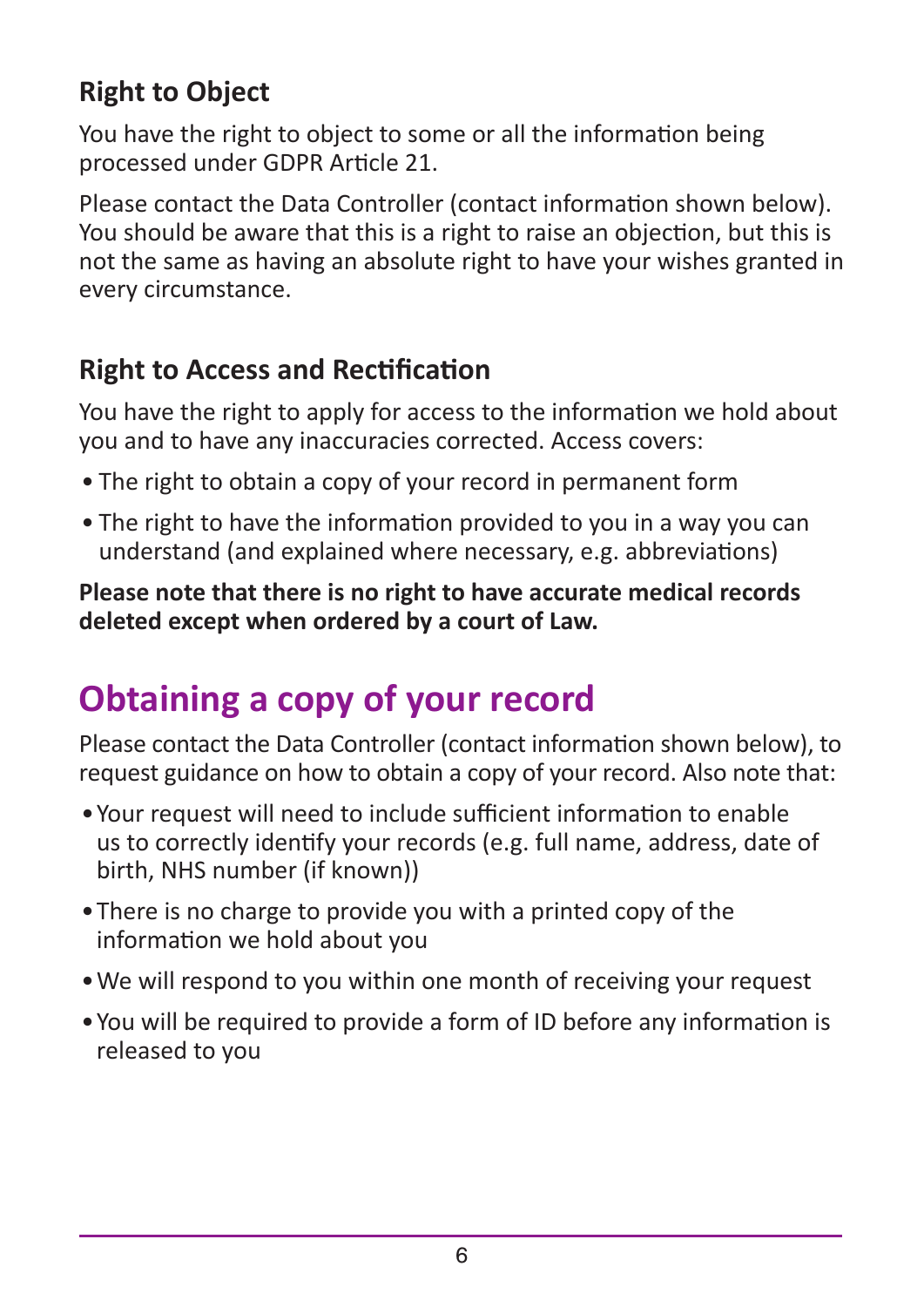## **Right to Data Portability**

Your information will be provided to you in a structured format that will make it easy to transfer to another data controller (such as another healthcare provider).

## **Right to Complain**

You have the right to complain to the Information Commissioner's Office if you feel your rights have been breached by telephoning 0303 123 1113 or visiting https://ico.org.uk/global/contact-us/

# **Legal information**

We are required by the General Data Protection Regulation (2016) to provide you with the following information relating to the processing of your personal information:

#### **Data Controller**

Care Plus Group, Company number - IP031272 c/o Business Information Service Val Waterhouse Centre 41- 43 Kent Street, Grimsby DN32 7DH

Email us at **cpg.businessunit@nhs.net** or telephone 01472 266974

#### **Data Protection Officer**

Data Protection Officer c/o Business Information Service Val Waterhouse Centre 41-43 Kent Street Grimsby DN32 7DH

Email us at **cpg.businessunit@nhs.net** or telephone 01472 266974